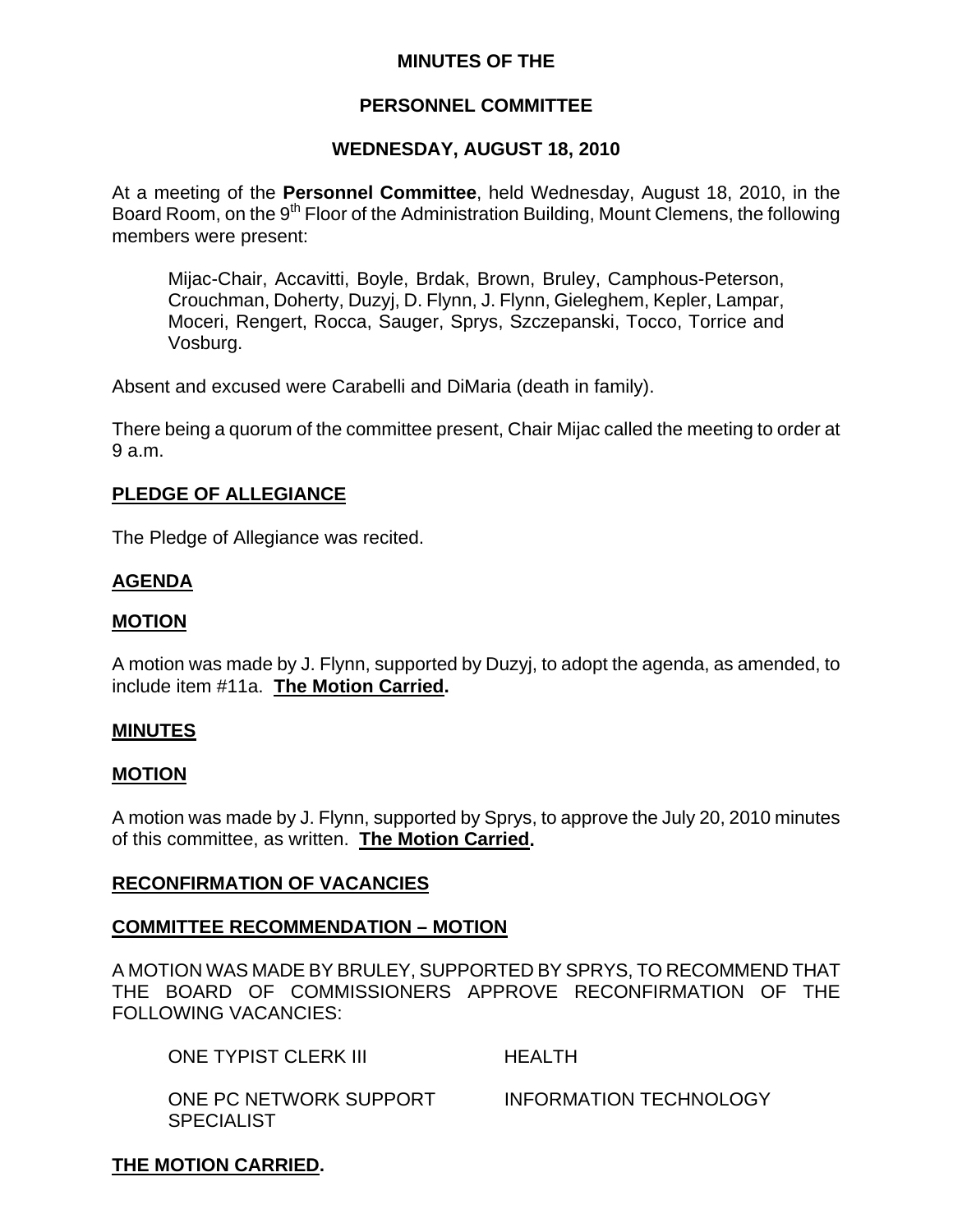# **REPORT ON VACANT POSITION RECONFIRMATIONS**

### **MOTION**

A motion was made by Sprys, supported by Lampar, to receive and file the report on vacant position reconfirmations. **The Motion Carried.** 

## **CORRECTION OF PAY GRADE ASSIGNMENT FOR QUALITY ASSURANCE TECHNICIAN IN COMMUNITY SERVICES AGENCY**

### **COMMITTEE RECOMMENDATION – MOTION**

A MOTION WAS MADE BY DOHERTY, SUPPORTED BY DUZYJ, TO RECOMMEND THAT THE BOARD OF COMMISSIONERS APPROVE THE CORRECTION OF PAY GRADE ASSIGNMENT FOR THE QUALITY ASSURANCE TECHNICIAN POSITION AT THE COMMUNITY SERVICES AGENCY. **THE MOTION CARRIED.** 

## **FORMATION OF AD HOC COMMITTEE TO REVIEW MACOMB COUNTY'S DEFERRED COMPENSATION PROGRAM**

## **COMMITTEE RECOMMENDATION – MOTION**

A MOTION WAS MADE BY J. FLYNN, SUPPORTED BY ROCCA, TO RECOMMEND THAT THE BOARD OF COMMISSIONERS APPROVE THE FORMATION OF AN AD HOC COMMITTEE TO REVIEW MACOMB COUNTY'S DEFERRED COMPENSATION PLAN. **THE MOTION CARRIED.** 

## **EXECUTIVE SESSION TO DISCUSS LABOR NEGOTIATIONS**

#### **MOTION**

A motion was made by Torrice, supported by J. Flynn, to enter into Executive Session for the purpose of discussing labor negotiations. **The Motion Carried.** 

In accordance with the motion, committee entered Executive Session at 9:03 a.m., with it concluding at 9:46 a.m.

## **RATIFICATION OF THREE-YEAR LABOR AGREEMENT WITH THE POLICE OFFICERS LABOR COUNCIL (POLC) REPRESENTING COMMAND OFFICERS**

## **COMMITTEE RECOMMENDATION – MOTION**

A MOTION WAS MADE BY SPRYS, SUPPORTED BY SZCZEPANSKI, TO RECOMMEND THAT THE BOARD OF COMMISSIONERS APPROVE RATIFICATION OF A THREE-YEAR LABOR AGREEMENT WITH THE POLICE OFFICERS LABOR COUNCIL (POLC) REPRESENTING COMMAND OFFICERS FROM JANUARY 1, 2010 TO DECEMBER 31, 2012. **THE MOTION CARRIED.** 

## **RATIFICATION OF THREE-YEAR LABOR AGREEMENT WITH UNITED AUTO**